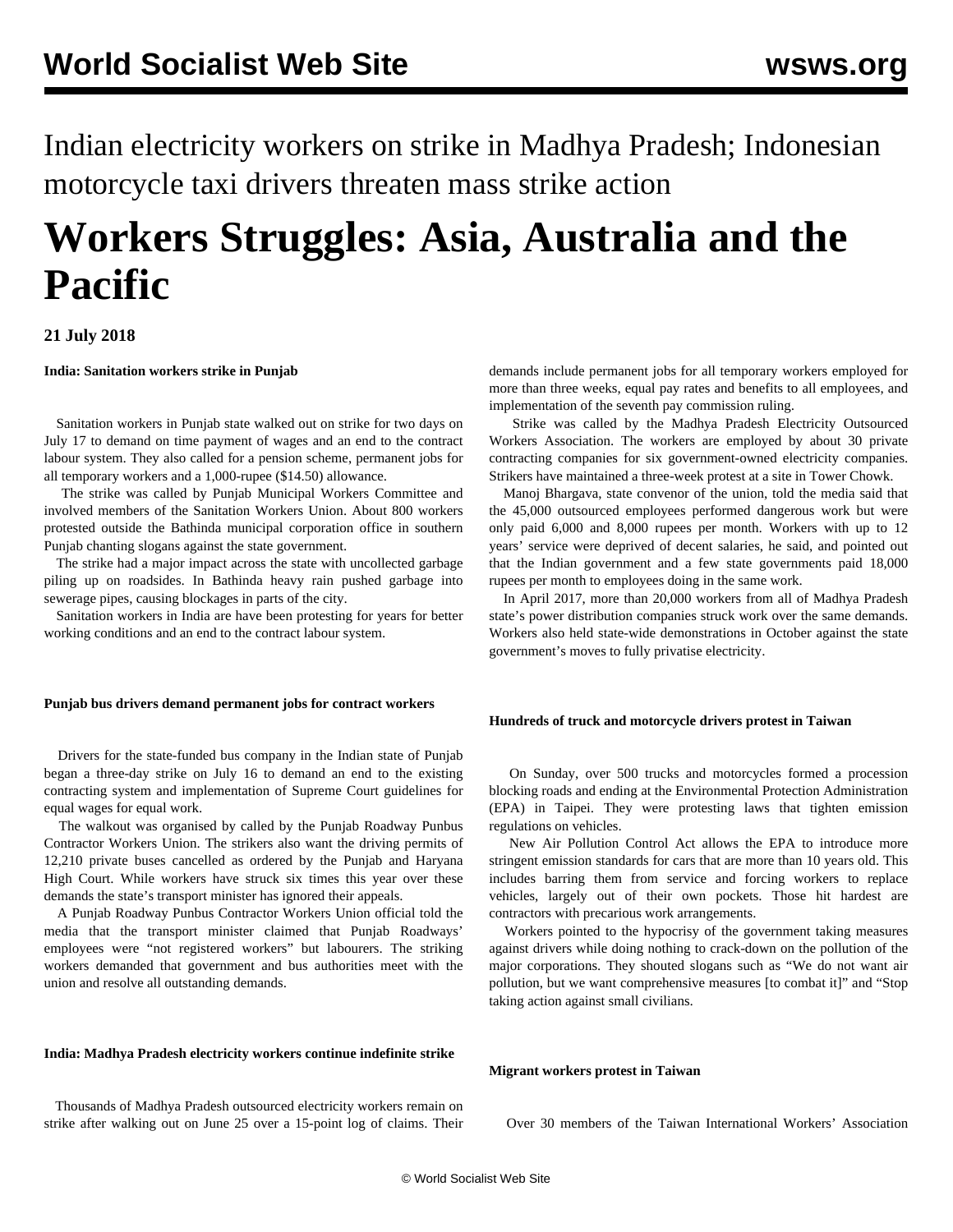gathered outside the Taipei Railway Station on Sunday to demand equal labor rights for migrant workers. The protesters called on the government to acknowledge a petition which asks for the repeal of amendments passed in the Labor Standards Act, which took effect on March 1. They are hoping that it will take prominent place during the local elections of November.

 The new laws allow employers to force migrant employees to work 12 continuous days, with only 8 hours of rest between each two shifts. They also raised the cap on overtime to 54 hours per month from 46.

#### **Millions of Indonesian motorcycle taxi drivers threaten to strike**

 Up to two million motorcycle taxi drivers in the Indonesian cities of Jakarta and Palembang have threatened to disrupt the Asian Games sporting competition in mid-August with stoppages and protests, if their demands are not met.

 The impoverished drivers are employed on a piecework basis by ridesharing apps Go-Jek and Grab. They are calling for greater minimum fees for drivers, and the introduction of legal protections in the precarious and seasonally-driven industry.

 Drivers are currently paid on average as little as 12 US cents per kilometre driven with a passenger in the traffic-jammed streets of Indonesia's major cities.

#### **Cambodian garment workers end strike**

 Over 1,000 garment workers at You Li International, in Cambodia's Bavet city, ended a week-long strike and rally outside the factory on Thursday.

 Workers opposed a company productivity drive which included shorter deadlines and increasingly intolerable working conditions. Management had said that workers who did not meet their monthly targets would be sanctioned. Pregnant women were being made to work the same hours as other employees.

 The workers were also demanding a wage increase but the company refused. The provincial labor department, however, claims that workers' demands for an end to the productivity drive were agreed to by the company.

#### **Bus drivers take further industrial action in Victoria**

 Bus drivers employed by the private transport company CDC Victoria took further industrial action in Melbourne and key regional cities, including Ballarat and Geelong, on Thursday, in opposition to demands for effective wage reductions and further cuts to conditions. The action involved CDC Victoria employees refusing to collect fares for passengers. It followed earlier 24-hour strikes on July 10 and 13.

 The global company has offered a paltry wage rise of just 2.5 percent per annum, well below the rapidly rising cost of living.

 The Transport Workers Union (TWU), which covers the employees, has called for a meagre 4 percent pay increase per year. Neither the union or the company has proposed any remedy to the issues cited by drivers, including long shift times, stressful work situations and health and safety issues.

 The TWU called off a possible 24-hour stoppage yesterday, in a signal that it is prepared to push through yet another sell-out deal.

#### **New South Wales track maintenance workers to strike on Monday**

 Maintenance workers at the federal government-owned Australian Rail Track Corporation (ARTC) will strike on Monday in a dispute over a new enterprise agreement. The 24-hour walkout—from 3 a.m. Monday—will involve 180 Rail, Tram and Bus Union (RTBU) members across New South Wales, and follows a five-hour stoppage last week.

 ARTC has only offered an annual 2.65 percent increase but refuses to improve conditions or provide adequate living-away-from-home allowances.

 The workers spend long periods away from home maintaining tracks in regional and remote areas but were not being adequately compensated. Negotiations over a new enterprise deal have dragged on for 18 months. Management has also refused to back-date its pay offer.

#### **Australian meatworkers union agrees to compulsory Saturday overtime**

 The Australian Meat Industry Employees Union (AMIEU) has brokered an in-principle agreement covering workers at the JBS processing plant in the rural town of Scone in New South Wales. The workers walked off the job for two hours last week and imposed an overtime ban in opposition to the company's demands for a new work roster. The changes would force employees to work overtime on Saturday at least 13 times a year. Currently Saturday overtime is voluntary.

 The union claimed that during negotiations after last week's stop work that the company had "substantially moved forward on its initial offer, as well as backing away from their attempt to take control of workers weekends and family time." Under the union-brokered deal, however, employees would be required to work compulsory overtime 10 Saturdays a year.

 The agreement also includes a 13.5 percent wage increase over four years and a \$300 one-off bonus. The pay rise will barely keep up with the rapidly rising cost of living. It is a sop to get workers to endorse the agreement, in a ballot to be held over coming weeks.

 JBS is a global meat processing company that employs around 260,000 workers in 17 countries. It purchased the Scone processing facility from Primo Smallgoods in 2015.

#### **New Zealand: ACC medical advisers strike**

 Thirty-nine senior doctors serving as medical advisers at state-owned health insurer Accident and Compensation Corporation (ACC) walked off the job on Tuesday after failed pay negotiations. The industrial action follows last week's 24-hour strike by 30,000 nurses and healthcare workers.

 The Association of Salaried Medical Specialists (ASMS) have been in negotiations for a one percent pay increase, redundancy provisions matching other ACC staff, and a statement in their collective agreement